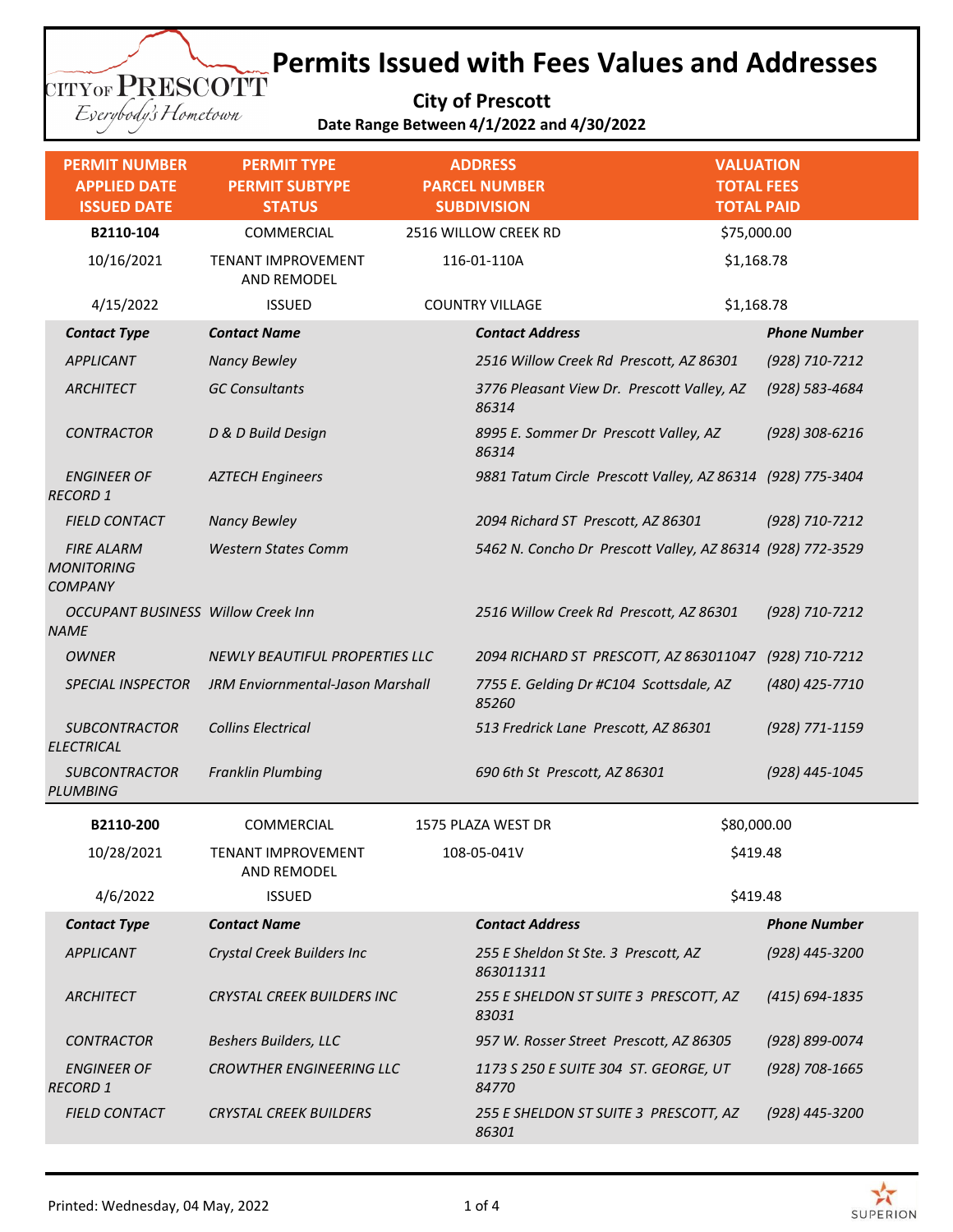|                      | CITYOF PRESCOTT |
|----------------------|-----------------|
|                      |                 |
| Everybody's Hometown |                 |
|                      |                 |

**City of Prescott Date Range Between 4/1/2022 and 4/30/2022**

| <b>FIRE ALARM</b><br><b>CONTRACTOR</b>                   | <b>B &amp; W Fire Security Systems LLC</b>                         |  | 8544 E EASTRIDGE DR PRESCOTT VALLEY, AZ (928) 772-8008<br>86314 |                                                        |                     |  |
|----------------------------------------------------------|--------------------------------------------------------------------|--|-----------------------------------------------------------------|--------------------------------------------------------|---------------------|--|
| <b>FIRE ALARM</b><br><b>MONITORING</b><br><b>COMPANY</b> | <b>B &amp; W Fire Security Systems LLC</b>                         |  | 8544 E EASTRIDGE DR PRESCOTT VALLEY, AZ (928) 772-8008<br>86314 |                                                        |                     |  |
| <b>NAME</b>                                              | OCCUPANT BUSINESS CRYSTAL CREEK BUILDERS, INC.                     |  | 255 E SHELDON ST SUITE 3 PRESCOTT, AZ<br>86301                  |                                                        | (928) 445-3200      |  |
| <b>OWNER</b>                                             | Crystal Creek Properties, LLC                                      |  | 255 E. Sheldon St. Suite 3 Prescott, AZ 86301                   |                                                        | (928) 445-3200      |  |
| <b>SPECIAL INSPECTOR</b>                                 | QUALITY CONTROL GROUP INSPECTIONS P O BOX 11389 PRESCOTT, AZ 86304 |  |                                                                 |                                                        | $(928) 636 - 2263$  |  |
| <b>SUBCONTRACTOR</b><br><b>ELECTRICAL</b>                | <b>CUSTOM HOME ELECTRIC LLC</b>                                    |  | 8561 E POSSE CIR PRESCOTT VALLEY, AZ<br>86314                   |                                                        | (928) 246-3900      |  |
| <b>SUBCONTRACTOR</b><br><b>MECHANICAL</b>                | <b>QUAD CITY HVAC</b>                                              |  | 8301 E PECOS DRIVE #3 PRESCOTT VALLEY,<br>AZ 86314              |                                                        |                     |  |
| <b>SUBCONTRACTOR</b><br>PLUMBING                         | <b>BUTTE PLUMBING LLC</b>                                          |  | 585 S REED RD CHINO VALLEY, AZ 86323-<br>6261                   |                                                        | (928) 830-6056      |  |
| B2112-124                                                | <b>COMMERCIAL</b>                                                  |  | 410 W GOODWIN ST                                                | \$200,000.00                                           |                     |  |
| 12/23/2021                                               | TENANT IMPROVEMENT<br><b>AND REMODEL</b>                           |  | 109-02-036A                                                     | \$1,020.53                                             |                     |  |
| 4/13/2022                                                | <b>ISSUED</b>                                                      |  | <b>FLEURYS ADDITION</b>                                         | \$1,020.53                                             |                     |  |
| <b>Contact Type</b>                                      | <b>Contact Name</b>                                                |  | <b>Contact Address</b>                                          |                                                        | <b>Phone Number</b> |  |
| <b>APPLICANT</b>                                         | Mercado Design Build Studio                                        |  | 1909 E. Coronado Rd Phoenix, AZ 85006                           |                                                        | $(602) 628 - 8750$  |  |
| <b>CONTRACTOR</b>                                        | Mercado Design Build Studio                                        |  | 1909 E. Coronado Rd Phoenix, AZ                                 |                                                        |                     |  |
| <b>OCCUPANT BUSINESS Phyllis George</b><br><b>NAME</b>   |                                                                    |  | 414 W Prescott, AZ 86303                                        |                                                        | (928) 899-8403      |  |
| <b>OWNER</b>                                             | <b>GOODWIN STREET INVESTMENTS LLC</b>                              |  | 500 S HASSAYAMPA DR PRESCOTT, AZ<br>863034133                   |                                                        | $($ ) -             |  |
| <b>WEB PERMIT -</b><br><b>INTERNAL USE ONLY</b>          | <b>Outlaw Donuts/Phyllis George</b>                                |  | 410 W Goodwin St Prescott, AZ 86303                             |                                                        | (928) 379-5606      |  |
| B2201-098                                                | <b>COMMERCIAL</b>                                                  |  | 505 WHIPPLE ST                                                  | \$30,000.00                                            |                     |  |
| 1/19/2022                                                | <b>TENANT IMPROVEMENT</b><br>AND REMODEL                           |  | 113-05-043C                                                     | \$3,312.61                                             |                     |  |
| 4/12/2022                                                | <b>IN REVIEW</b>                                                   |  |                                                                 | \$3,312.61                                             |                     |  |
| <b>Contact Type</b>                                      | <b>Contact Name</b>                                                |  | <b>Contact Address</b>                                          |                                                        | <b>Phone Number</b> |  |
| <b>APPLICANT</b>                                         | Shelton & Associates LLC                                           |  | PO Box 11389 Prescott, AZ 86304                                 |                                                        | $(928) 533 - 6056$  |  |
| <b>ARCHITECT</b>                                         | Shelton & Associates LLC                                           |  | PO Box 11389 Prescott, AZ 86304                                 |                                                        | $(928) 533 - 6056$  |  |
| <b>CONTRACTOR</b>                                        | Shelton & Associates LLC                                           |  | PO Box 11389 Prescott, AZ 86304                                 |                                                        | (928) 533-6056      |  |
| <b>ENGINEER OF</b><br><b>RECORD 1</b>                    | Kelley Wise Engineering Inc                                        |  | 146 GROVE AVE. PRESCOTT, AZ 86301                               |                                                        | (928) 771-1730      |  |
| <b>FIRE SPRINKLER</b><br><b>CONTRACTOR</b>               | <b>B &amp; W Fire Security Systems LLC</b>                         |  | 86314                                                           | 8544 E EASTRIDGE DR PRESCOTT VALLEY, AZ (928) 772-8008 |                     |  |
| <b>OTHER</b>                                             | TRU Recovery Solutions LLC                                         |  | 505 W Whipple St Prescott, AZ 86301                             |                                                        | (928) 778-4600      |  |
|                                                          |                                                                    |  |                                                                 |                                                        |                     |  |

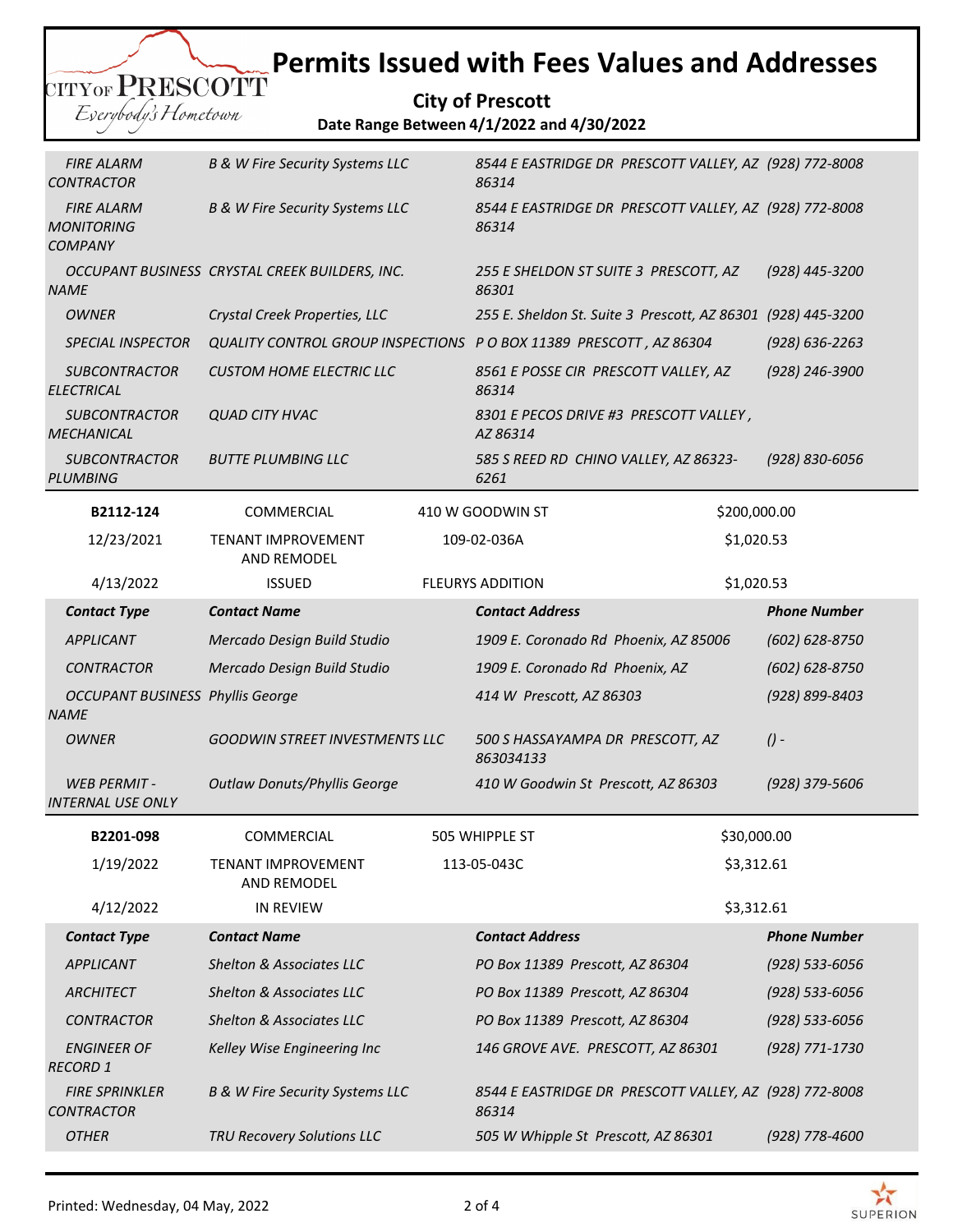**City of Prescott Date Range Between 4/1/2022 and 4/30/2022**

| <b>OWNER</b>                                   | <b>HAYDEN THOMAS G SEPARATE</b><br>4789 W CASE JCT PRESCOTT, AZ 863057900 (928) 237-8879<br><b>PROPERTY TRUST</b> |             |                                                           |                                                                                       |                     |  |
|------------------------------------------------|-------------------------------------------------------------------------------------------------------------------|-------------|-----------------------------------------------------------|---------------------------------------------------------------------------------------|---------------------|--|
| B2201-136                                      | COMMERCIAL                                                                                                        |             | 1171 LILAC WAY                                            | \$79,121.00                                                                           |                     |  |
| 1/26/2022                                      | TENANT IMPROVEMENT<br>AND REMODEL                                                                                 | 106-28-059Q |                                                           | \$267.04                                                                              |                     |  |
| 4/4/2022                                       | <b>ISSUED</b>                                                                                                     |             | <b>GARDENS AT WILLOW CREEK</b><br>PHASE 3 REPLAT          | \$267.04                                                                              |                     |  |
| <b>Contact Type</b>                            | <b>Contact Name</b>                                                                                               |             | <b>Contact Address</b>                                    |                                                                                       | <b>Phone Number</b> |  |
| <b>APPLICANT</b>                               | T F Reilly Builders Inc                                                                                           |             | 3755 Karicio Lane Prescott, AZ 86303                      |                                                                                       | $(928)$ 445-8502    |  |
| <b>CONTRACTOR</b>                              | Renovations                                                                                                       |             | 3755 Karicio Lane Suite 2-D Prescott, AZ<br>86301         |                                                                                       | (928) 830-0770      |  |
| OWNER                                          | <b>GARDENS AT WILLOW CREEK HOA</b>                                                                                |             | PO BOX 12047 PRESCOTT, AZ 863042047                       |                                                                                       | (928) 778-2352      |  |
| B2202-074                                      | COMMERCIAL                                                                                                        |             | 5430 SIDE RD H                                            | \$525,228.00                                                                          |                     |  |
| 2/11/2022                                      | <b>NEW SITE BUILT</b><br><b>BUILDING</b>                                                                          |             | 103-01-037J                                               | \$3,402.27                                                                            |                     |  |
| 4/18/2022                                      | <b>ISSUED</b>                                                                                                     |             |                                                           | \$3,402.27                                                                            |                     |  |
| <b>Contact Type</b>                            | <b>Contact Name</b>                                                                                               |             | <b>Contact Address</b>                                    |                                                                                       | <b>Phone Number</b> |  |
| <b>APPLICANT</b>                               | Ottman Storage Properties, LLC                                                                                    |             | 5430 SIDE RD PRESCOTT, AZ 863018465                       |                                                                                       | (928) 777-0099      |  |
| ARCHITECT                                      | <b>FD Architect</b>                                                                                               |             | 105 S. Cortez Prescott, AZ 86303                          |                                                                                       | (928) 460-1886      |  |
| <b>CONTRACTOR</b>                              | <b>Technology Construction Inc</b>                                                                                |             | 5430 Side Rd Prescott, AZ 86301                           |                                                                                       |                     |  |
| <b>OWNER</b>                                   | OTTMANN STORAGE PROPERTIES LLC                                                                                    |             | $($ ) -<br>5430 SIDE RD PRESCOTT, AZ 863018465            |                                                                                       |                     |  |
| <b>WEB PERMIT-</b><br><b>INTERNAL USE ONLY</b> | <b>Technology Construction Inc</b>                                                                                |             | 5430 Side Rd Prescott, AZ 86301                           |                                                                                       |                     |  |
| B2202-136                                      | <b>COMMERCIAL</b>                                                                                                 |             | 258 LEE 103-A<br>\$38,000.00                              |                                                                                       |                     |  |
| 2/24/2022                                      | TENANT IMPROVEMENT<br>AND REMODEL                                                                                 |             | 103-20-598M                                               | \$228.13                                                                              |                     |  |
| 4/15/2022                                      | <b>ISSUED</b>                                                                                                     |             |                                                           | \$228.13                                                                              |                     |  |
| <b>Contact Type</b>                            | <b>Contact Name</b>                                                                                               |             | <b>Contact Address</b>                                    |                                                                                       | <b>Phone Number</b> |  |
| <b>APPLICANT</b>                               | Arc One Associates                                                                                                |             | 1427 N 3rd Street Phoenix, AZ 85004                       |                                                                                       | (602) 241-7871      |  |
| <b>CONTRACTOR</b>                              | C L W Construction Inc                                                                                            |             | 2390 W. Ray Rd. Suite#3 Chandler, AZ 85224 (480) 940-5562 |                                                                                       |                     |  |
| <b>OWNER</b>                                   | <b>BRE DDR BR PRESCOTT AZ LLC</b>                                                                                 |             | 345 PARK AVE NEW YORK, NY 101540004                       |                                                                                       | $($ ) -             |  |
| B2203-065                                      | COMMERCIAL                                                                                                        |             | 335 E AUBREY ST                                           | \$40,000.00                                                                           |                     |  |
| 3/10/2022                                      | TENANT IMPROVEMENT<br>AND REMODEL                                                                                 |             | 109-04-095                                                | \$237.24                                                                              |                     |  |
| 4/18/2022                                      | <b>ISSUED</b>                                                                                                     |             | PRESCOTT ORIGINAL TOWNSITE                                |                                                                                       | \$237.24            |  |
| <b>Contact Type</b>                            | <b>Contact Name</b>                                                                                               |             | <b>Contact Address</b>                                    |                                                                                       | <b>Phone Number</b> |  |
| <b>APPLICANT</b>                               |                                                                                                                   |             | 85282                                                     | ALR CONSTRUCTION MANAGEMENT LLC 2333 E Southern Ave #2069 Tempe, AZ<br>(602) 791-2634 |                     |  |

CITY OF PRESCOTT Everybody's Hometown